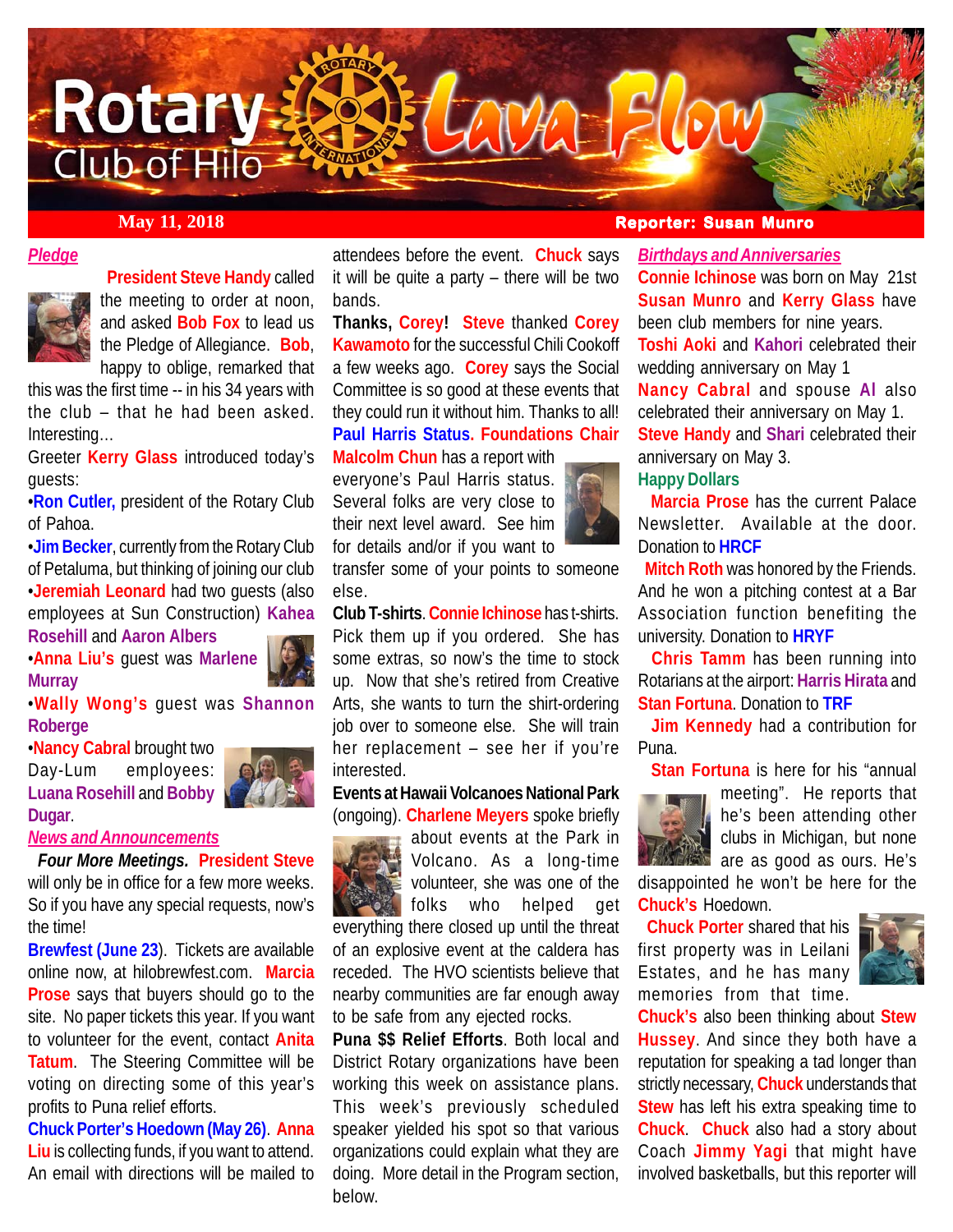#### *Birthdays:*

**Steve Handy May 2 Connie Ichinose** May 5 **Patty Terada** May 13 **Kathy Borer** May 23 **Anita Tatum** May 24 **Ian Birnie** May 28

#### *Club Anniversary:*

**Kerry Glass** May 1,2009 (9) **Susan Munro** May 1, 2009 (9) **Ian Kitagawa** May 12, 2006 (2) **Stan Fortuna** May 20, 2016 (2)

#### *Wedding Anniversary:*

**Toshi & Kahori Aoki** May 1 (35) **Nancy & Al Cabral May 1 (29) Gerard & Kathleen Carter** May 1 (34) **Steve & Shari Handy** May 3 (20) **Kathy & Joe Borer** May 16 (26) **Connie & Galen Ichinose** May 17 (3) **Tammy & Kala Silva** May 17 (24) **Joe & Diana Hanley** May 26 (34) **Jen & Stefan Tanouye** May 29 (13)

#### *Announcements:*

**May 18- No Meeting May 25 - May 26 - "Hoe Down at the Porter's) June 1 - June 7 - Installation Event June 9 - No Meeting June 15 - June 22 - No Meeting June 23 - Brew Fest June 28 -**

#### *Rotary Club of Hilo Board of Directors* **2017 – 2018:**

- President **Steve Handy, Jr.**
- Past President **Randy Hart**
- President Elect **Keith Okamoto**
- Vice President **Mitch Dodo**
- Co-Secretary **Treena Breyfogle** • Co-Secretary – **Jan Tanouye**
- Treasurer **Corey Kawamoto**
- Sergeant at Arms **Shane Okimoto**
- Rotary Foundations **Malcolm Chun**
- Membership **Connie Ichinose**
- Public Relations **Marcia Prose**
- International Service **Stew Hussey**
- Community Service **Wally Wong**
- Vocational Service **Bobby Stivers-Apiki**
- Club Service **Kui Costa**
- New Generations **Gail Takaki Foundation Chairpersons:**
- 
- Hilo Rotary Club Foundation **Tim Beatty**
- The Rotary Foundation **Malcolm Chun**
- Hawaii Rotary Youth Foundation **Mitchell Dodo**

not repeat it. **Chuck's** generous donation will go to Puna.

 **Lorraine Shin** has **\$100** for the relief fund

**Nancy Cabral** missed the 6.9



earthquake, since she was on the mainland waiting for her second grandchild. Donation to **TRF**.

**Helen Hemmes** brought a story that was



published in the Tribune-Herald in 1947: our Rotary club facilitated the construction and donation of a handicap-adapted vehicle for a local man. Donation to the Puna fund.

 **Malcolm Chun** has earned another diploma. Donation to **TRF**

 **Biff Kennedy** has a donation for Puna.

 **Elle Lee** apologized for being late and made a **\$100** Puna donation.





 **Ian Kitagawa** has a new job, and some money for Puna relief.

[editor's note: today's **Happy Dollars** donations totaled **\$965**. **\$755** to Puna relief, **\$50** to **HRYF**, **\$25** to **HRCF**, **\$135** to **TRF**.]

#### T*oday's Program* – **Puna Relief Efforts**



 District 5000 Pahoa Volcano Relief Fund. The Hawaii District has established a fund, which the Pahoa club will help administer. To donate, go to

RotaryD5000.org. Or give a check to our ADG, **Randy Hart**. **Ron Cutler**, president of the Pahoa club, spoke a little about events in their neighborhood: three club members have lost their homes. He says it is inspiring how Rotarians have come together here to help.



### *Feeding at the Shelters.* **Cel Ruwethin**,

looking very official in his Salvation Army uniform, said that the Army is managing the feeding program at the shelters the county has opened. They provide three meals a day to as many as 250 people. Other



organizations and restaurants who want to assist should call the Army coordination number: 756-0306.

**Steve** announced that the club will donate **\$2500** to this effort.

#### *Many Working Groups.*

**Steve** says **Wally Wong**, **Nancy Cabral**, and others have been working on various ways to help.

• **Nancy** has a team working on finding other accommodations for folks displaced by Pele – not easy in the island's alreadytight housing market.

• **Kahea Rosehill** described some medium-term housing solutions – semi-permanent housing that could be used for 1-2 years if needed. They



have estimated costs and obtained promises of land that could be used for this period. They will be discussing these plans with the county and other interested parties.

• **Jim Becker** mentioned that Shelter Boxes might also be useful here. He's willing to coordinate with RI on this.

And that's all, folks! **Stan Fortuna** led us in the **Four Way Test.**